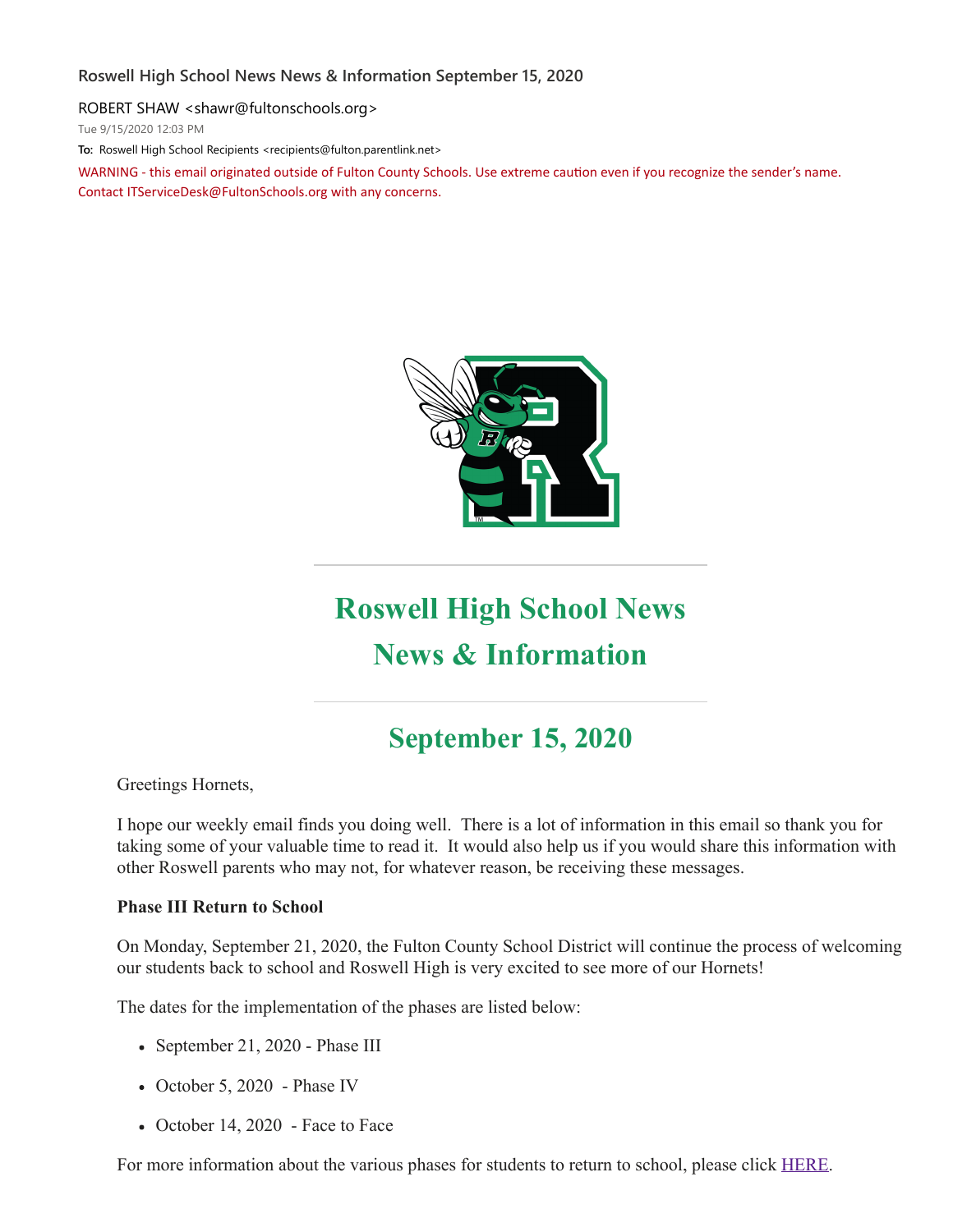The school's leadership and the RHS *Back to School Committee* is in the process of putting the details on our plan, but the basics of how Phase III will work is below. More information will be shared this Thursday.

#### *How will students know when to come to school?*

Roswell students are being grouped by the last name of their household, *not* by the student's last name. Students are being scheduled this way because there are families who may be in the same household and not have the same last name and this also allows for siblings from different schools to go to school on the same day.

Students will receive an email (sent to their District email account) indicating to them which group they have been assigned and which day they are to come to school.

For Phase III, students will come to school one day a week based on the group they have been assigned as shown below:

- Monday (Group 1) A-E
- Tuesday (Group 2) F-K
- Thursday (Group 3) L-P
- Friday (Group 4) Q -Z

Wednesdays will be asynchronous learning for all students. This means students will not come to school on Wednesday nor will they follow the URL Bell Schedule, but students will have academic expectations for the day. Much more information about how Wednesdays will work will come later this week.

#### *Will the students at school and at home have dif erent bell schedule?*

No. During Phase III and IV, Roswell will continue to follow the URL Bell Schedule for students in school and off campus, which is copied below:

| $8:20 - 9:00$                                                                   | 1st Period (40 min)                                                                       |
|---------------------------------------------------------------------------------|-------------------------------------------------------------------------------------------|
| $9:05 - 9:45$                                                                   | 2 <sup>nd</sup> Period (40 min)                                                           |
| $9:45 - 10:00$                                                                  | Break (15 min)                                                                            |
| $10:00 - 10:40$                                                                 | 3rd Period (40 min)                                                                       |
| $10:45 - 11:25$                                                                 | 4 <sup>th</sup> Period (40 min)                                                           |
| $11:25 - 12:25$<br>11:25 - 11:50 A Lunch Block*<br>12:00 - 12:25 B Lunch Block* | Lunch/Study Hall<br>(SSS, TAG Seminars, Remediation)<br>(60 min)                          |
| $12:30 - 1:10$                                                                  | 5 <sup>th</sup> Period (40 min)                                                           |
| $1:15 - 1:55$                                                                   | 6 <sup>th</sup> Period (40 min)                                                           |
| $2:00 - 3:30$                                                                   | Teacher Office Hours/<br>Independent Student<br><b>Study Period</b><br>$(90 \text{ min})$ |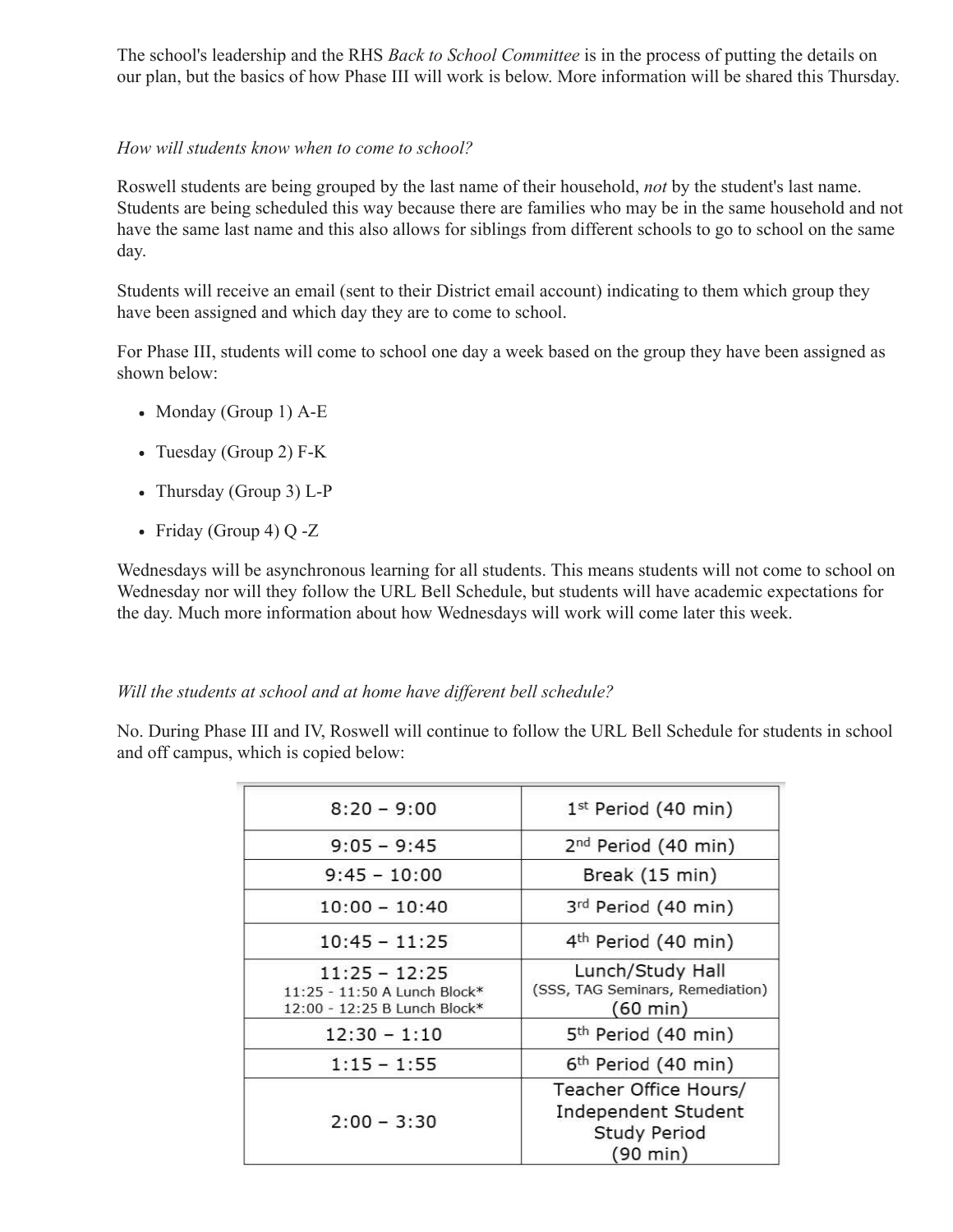#### *When will students be able to leave for the day?*

For students who drive, are being picked up, or walk home, they will be dismissed at 2:00 p.m.

Students who do not leave campus will remain with their 6th period teacher until dismissal at 3:30 p.m. Buses will run their normal routes at 3:30 p.m. For more information about bus routes, please click [HERE](https://www.fultonschools.org/transportation).

Please note that, for safety purposes, students will *not* be allowed to wait in the building or outside for a ride. If a student has not been picked up or left campus after 6th period, they will be directed back to their 6th period class.

Students are also not allowed to leave campus at 2:00 pm and return on campus for the bus. Students who do so will have discipline consequences.

S*ome other important points are below:*

- Clubs and most after school activities will not start at Roswell High School until September 28, 2020.
- Masks are *required* for all staff and students when they are at school. This includes before and after school and anytime they are on campus. This will be strictly enforced and students who refuse to comply will be sent home.
- Students should not arrive before 7:30 am at school. In the morning, all students must report to the cafeteria until 7:50 am when students will report to their first period class. Students will not be allowed into the hallways before 7:50 am. Students who wish to eat breakfast in the cafeteria may do so. One major change for students is that they have been free to go where they wished both before and after school. In order to support student and staff safety, this will no longer be allowed.
- Roswell High School will have a staggered dismissal during class change.

#### *What if I want my student to remain in URL for the semester?*

You get to choose. Participation in face-to-face instruction remains optional. You will need to provide your choice so we can plan accordingly.

Please see below for a link to a survey where you can enter your choice for your student. You may come back to face-to-face or remain in Universal Remote Learning (URL) through the end of this semester on December 18. Decisions for 2021.

#### [https://fultonschools.az1.qualtrics.com/jfe/form/SV\\_9tN1i9yUujA57rn](https://nam03.safelinks.protection.outlook.com/?url=https%3A%2F%2Ffultonschools.az1.qualtrics.com%2Fjfe%2Fform%2FSV_9tN1i9yUujA57rn&data=02%7C01%7Cbrownd12%40fultonschools.org%7C8bfeaac1993141b5616208d85990c92b%7C0cdcb19881694b70ba9fda7e3ba700c2%7C1%7C0%7C637357825810361393&sdata=F0HhJ1rPOnTe3iUZzsIINeNU189r4z%2FBHf2OJ87Q62g%3D&reserved=0)

Check list to complete the survey:

- Please have your student's ID number (this is the same as their lunch number)
- You will have a choice for in-person or remote learning for each phase
- If you have multiple students, you will need to enter your choice for each child separately

For more information and answers to Frequently Asked Questions please visit the FCS website or contact Roswell High School.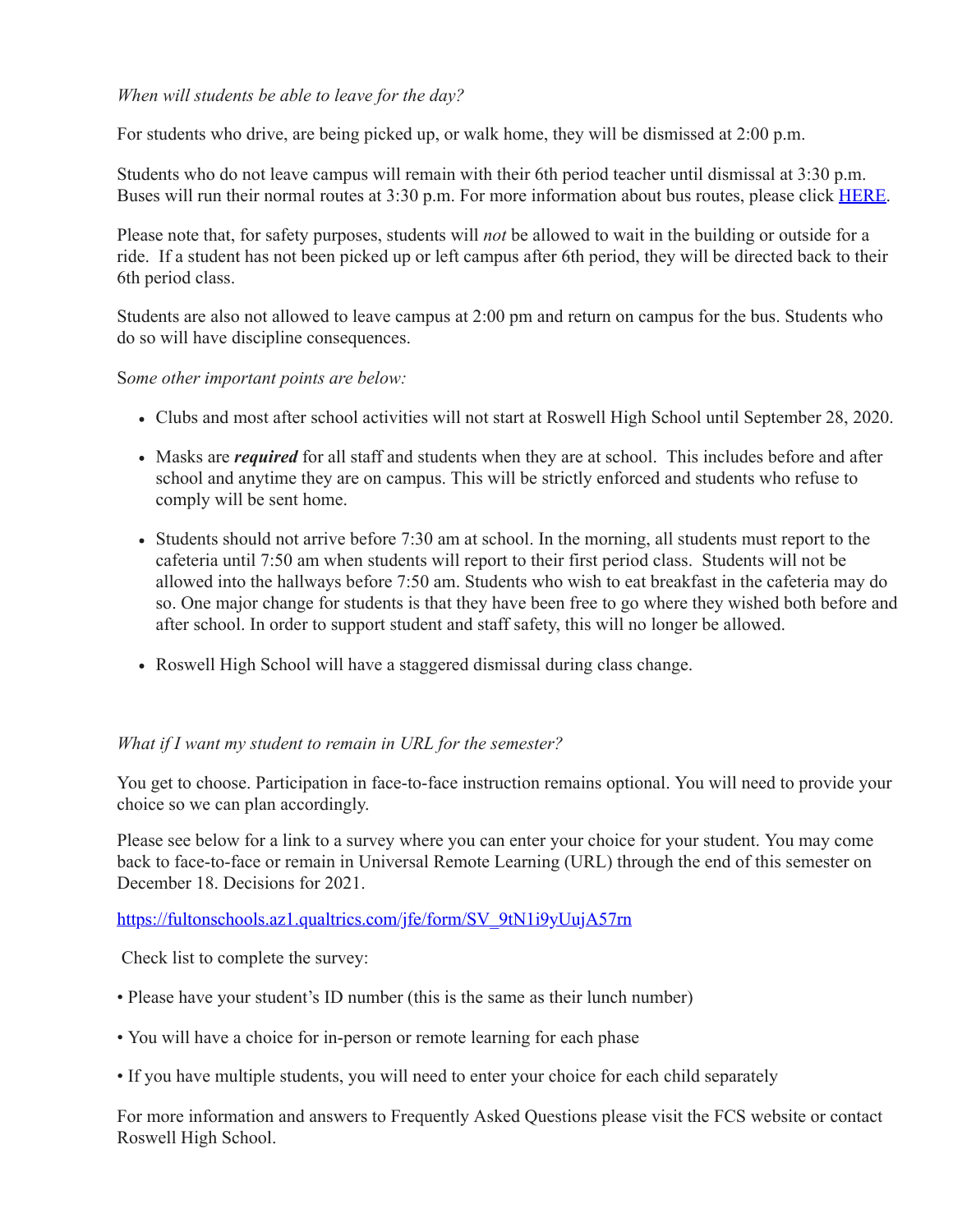More information about Phase 3 and the other re-opening phases can be found on the Back to School Page [HERE.](https://www.fultonschools.org/phase3)

# *What are the plans for Special Education Students?*

Regarding the phased plan for the return of students with disabilities, parents are encouraged to contact student's teacher to discuss student transition into the various phases.

The schedule for special program classes is slightly different than general education classes so please review the below plan.

|                                                                          | <b>PHASE III</b>                     | <b>PHASE IV</b>                          | <b>FULL TIME</b><br><b>Face to Face</b>   |
|--------------------------------------------------------------------------|--------------------------------------|------------------------------------------|-------------------------------------------|
| Pre-K Inclusion &<br>Grades<br>K-2 Interrelated<br><b>Resource (IRR)</b> | 9/21                                 | 10/5                                     | 10/14                                     |
| Grades 3-12 IRR                                                          | 9/21                                 | 10/5                                     | 10/14                                     |
| <b>Special Program Class</b><br><b>Students</b>                          | <b>SKIPPING</b>                      | 9/21                                     | 10/5                                      |
|                                                                          | Students attend<br>1 full day a week | Students<br>attend 2 full<br>days a week | Students<br>attend 5 full<br>days a week. |

More information about Phase III will be shared on Thursday.

Dr. Shaw will host an online Community Meeting on Friday, September 18, 2020 at 5:00 p.m. To participate, please click the link below:

https://teams.microsoft.com/l/meetup[join/19%3ameeting\\_NDY4OTI5MTEtY2VhZi00MTFiLWE3Y2YtMTcxMTgzZDQ4NTc1%40thread.v2/0?](https://teams.microsoft.com/l/meetup-join/19:meeting_NDY4OTI5MTEtY2VhZi00MTFiLWE3Y2YtMTcxMTgzZDQ4NTc1@thread.v2/0?context=%7b%22Tid%22%3a%220cdcb198-8169-4b70-ba9f-da7e3ba700c2%22%2c%22Oid%22%3a%2274f5f227-ca94-476d-8bd0-3d1613f1cb75%22%2c%22IsBroadcastMeeting%22%3atrue%7d) context=%7b%22Tid%22%3a%220cdcb198-8169-4b70-ba9fda7e3ba700c2%22%2c%22Oid%22%3a%2274f5f227-ca94-476d-8bd0- 3d1613f1cb75%22%2c%22IsBroadcastMeeting%22%3atrue%7d

#### **Yearbook Information**

SENIOR ADS: Parents and seniors, don't forget to purchase and design your senior ad for the yearbook! Prices increase on September 30th so visit JostensAdService.com and design yours today.

YEARBOOKS: Yearbooks are on sale now at the lowest price of the year! Payment plans are also available. Be sure to preorder your one of a kind yearbook for a one of a kind year. Yearbooks sold out last year so secure your copy today at JostensYearbooks.com.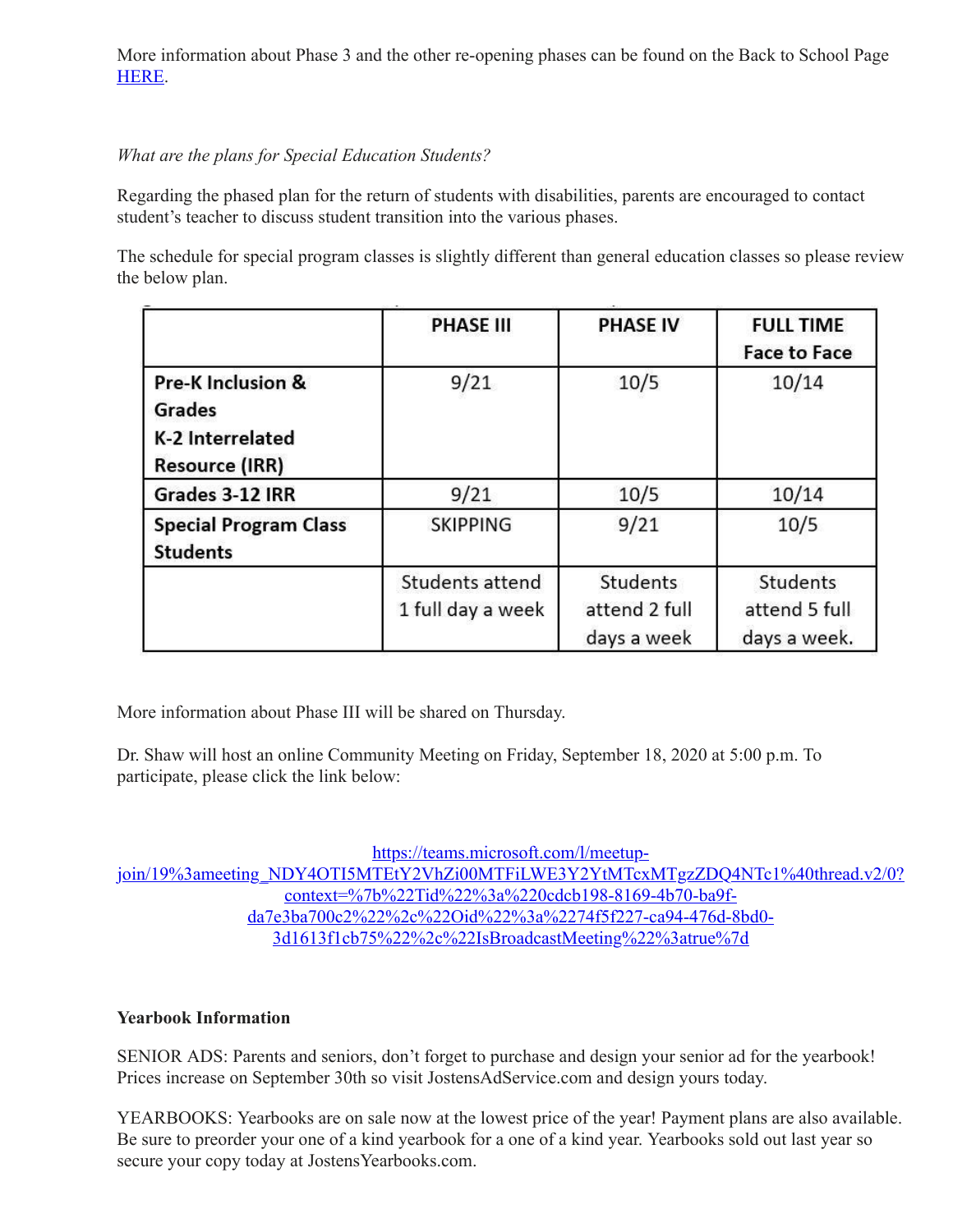SENIOR PICTURES: Senior pictures are happening now at the Cady Studios photography studio! If you have not yet booked your senior photo appointment, visit CadyStudios.com to book. All seniors must be photographed by December 31st in order to be pictured in the yearbook.

SENIOR CASUAL PHOTOS: If you are taking your senior casual photo with an outside photographer and would like to submit your photo to replace your Cady Studios casual photo for the yearbook, email the photo and a photographer's release form to roswellyb@gmail.com. If you are using the casual photo from Cady Studios you do not need to do anything because they are automatically sent to us. Underclassmen photos are being postponed and will be rescheduled based on school scheduling plans.

SEND US YOUR PHOTOS! Went on a socially distant trip? Learned a new skill? Submit your photos to use using the private link below in the QR code! Photos submitted will only be visible to the adviser and yearbook staff.



#### **Homecoming Court Applications**

RHS is now accepting Homecoming Court Applications on the Student Council website [https://roswellstudentcouncil.weebly.com/](https://nam03.safelinks.protection.outlook.com/?url=https%3A%2F%2Froswellstudentcouncil.weebly.com%2F&data=02%7C01%7Cbrownd12%40fultonschools.org%7C8bfeaac1993141b5616208d85990c92b%7C0cdcb19881694b70ba9fda7e3ba700c2%7C1%7C0%7C637357825810371379&sdata=joUIoOXp5fe1%2FOwSMXkEeNOnCfNXk4kozsyXodDiAuc%3D&reserved=0).

Applications are due September 18th and voting will take place through Naviance from September 21st - September 24th. The Homecoming Court will be presented during halftime at the Roswell vs Walton game on October 9th.

#### **9th Grade Residency Verification**

Residency verification is required for all 9th graders at Roswell High School. For more information and to submit the required documentation, please click [HERE](https://www.fultonschools.org/Page/20465)**.**

#### **Mental Health/Suicide Prevention Month**

Even though we are not in school, we still want to give our students and parents information about mental health. Please review the information below.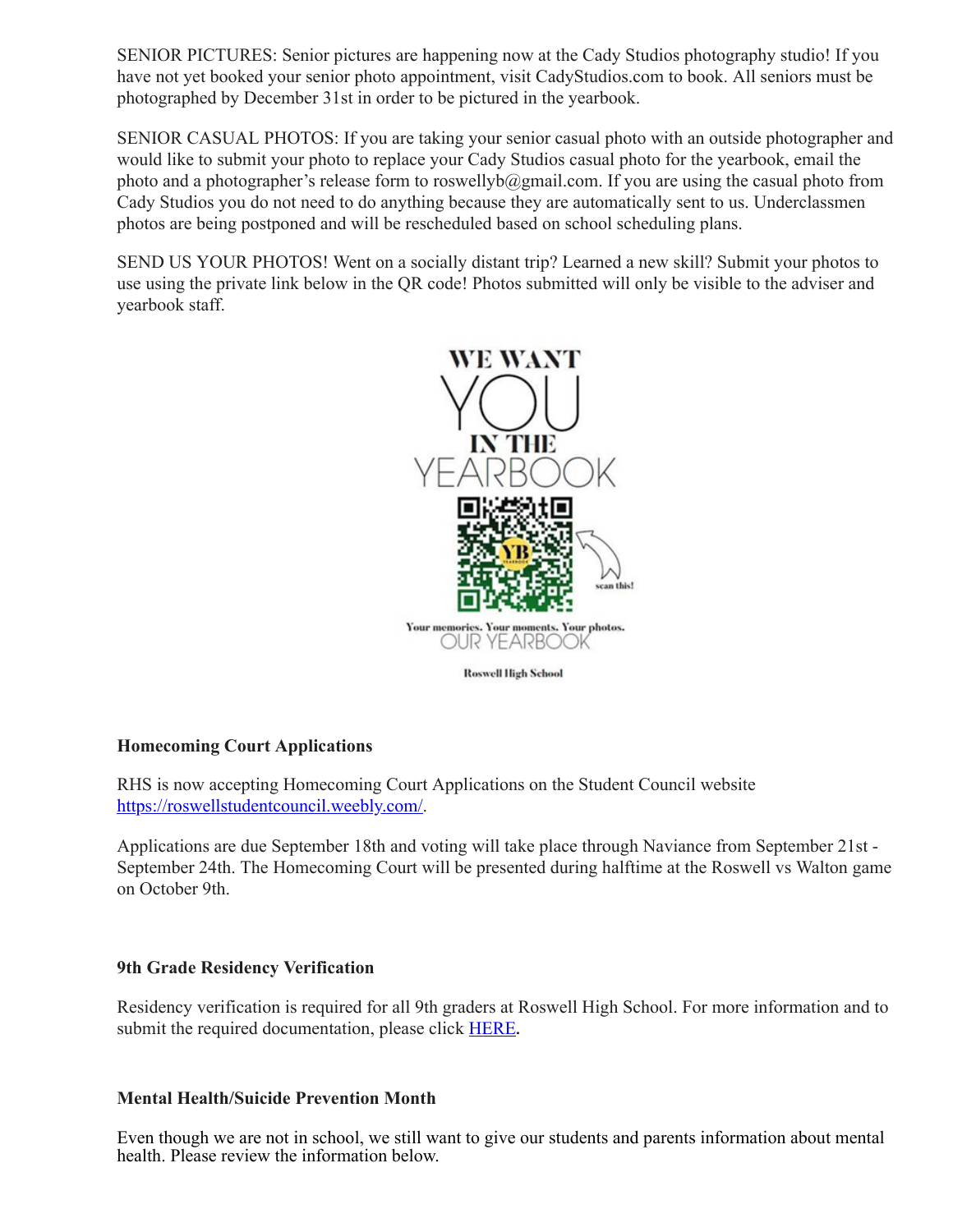#### RHS Student Services Contact [Information](https://nam03.safelinks.protection.outlook.com/?url=http%3A%2F%2Fnew.shawadmin.com%2FRoswell%2FPublic%2Fstudentservices.pdf&data=02%7C01%7Cbrownd12%40fultonschools.org%7C8bfeaac1993141b5616208d85990c92b%7C0cdcb19881694b70ba9fda7e3ba700c2%7C1%7C0%7C637357825810381373&sdata=BNT757bma%2F9O9sRlqWT9BuQydtmrJv%2BP%2BmyIwEuDkto%3D&reserved=0)

#### **SAT Data**

Last week, the College Board released SAT data for last year. While FCS schools continued to outperform their peers throughout the State and Nation, several schools, including Roswell High, saw a drop in student performance. Please click **[HERE](https://www.fultonschools.org/site/default.aspx?PageType=3&DomainID=4&ModuleInstanceID=7115&ViewID=6446EE88-D30C-497E-9316-3F8874B3E108&RenderLoc=0&FlexDataID=84946&PageID=1)** for more information.

So how did RHS students do compared to past years?

|                                              | $\mathbbm{n}$ | <b>MEAN</b><br><b>EBRW</b> | <b>MEAN</b><br><b>MATH</b> | <b>TOTAL</b> |
|----------------------------------------------|---------------|----------------------------|----------------------------|--------------|
| 2017                                         | 303           | 580                        | 576                        | 1157         |
| 2018                                         | 390           | 586                        | 579                        | 1165         |
| 2019                                         | 398           | 592                        | 581                        | 1172         |
| 2020                                         | 374           | 588                        | 572                        | 1160         |
| 4-year average                               | 366.25        | 586.5                      | 577                        | 1163.5       |
|                                              |               |                            |                            |              |
| 2020 Totals<br>compared to 4 Year<br>Average | 7.75          | 1.5                        | $-5$                       | $-3.5$       |
| 2020 compared to<br>2019                     | $-24$         | $-4$                       | -9                         | $-12$        |

When reviewing any instructional data, it is important to ask "why" and then determine next steps to improve.

In March, our traditional method of instruction, including our SAT prep opportunities, came to a sudden stop and many colleges decided not to use SAT and/or ACT for college entrance requirements. Please also note that 24 less students took the test.

I shared with school leadership and the staff that we are quick to share when scores go up (which they have done over the last few years), so it is hypocritical to not discuss when scores drop. While this is an unusual year, our staff is committed to providing the best educational opportunities possible to help our students perform well on high stakes assessments, SAT included. Please let me know if you have any questions.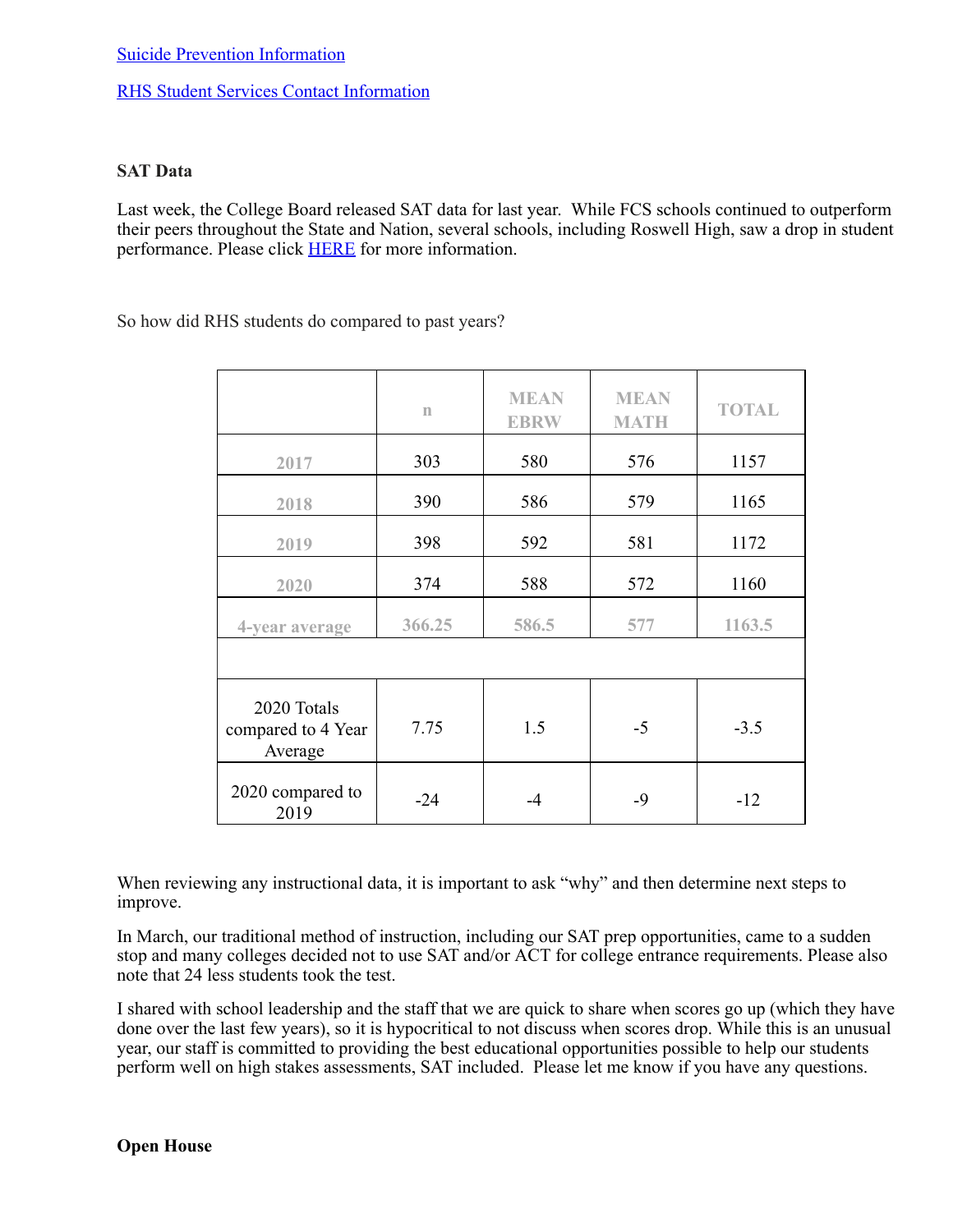### **Thursday, September 17, 2020**

Our Virtual Open House will be this Thursday.

Currently, each Roswell High School teacher is creating a TEAMS link that parents may be able to use during Open House to long on and participate in the Open House session. The list of teachers and the corresponding hyperlinks will be posted on the front of our website Thursday morning. I hope you plan to participate.

Please note that some of our staff may not be able to participate due to coaching commitments, college classes, or other professional commitments. I have asked those staff members to let their students know they will not be hosting an online class Thursday evening and I thank you, in advance, for your patience.

| <b>Roswell High School Open House Schedule</b> |               |  |  |
|------------------------------------------------|---------------|--|--|
| 1 <sup>st</sup> Period                         | $6:30 - 6:40$ |  |  |
| 2 <sup>nd</sup> Period                         | $6:45 - 6:55$ |  |  |
| 3rd Period                                     | $7:00 - 7:10$ |  |  |
| 4 <sup>th</sup> Period                         | $7:15 - 7:25$ |  |  |
| 5 <sup>th</sup> Period                         | $7:30 - 7:40$ |  |  |
| 6 <sup>th</sup> Period                         | $7:45 - 7:55$ |  |  |

Our Open House "Bell" Schedule is below.

#### **COVID Information**

Thank you to RHS School Social Worker Valerie Rogers as she continue to provide information to support our Roswell High School families. Please click [HERE](https://nam03.safelinks.protection.outlook.com/?url=http%3A%2F%2Fnew.shawadmin.com%2FRoswell%2FPublic%2Fcovidchecklist.pdf&data=02%7C01%7Cbrownd12%40fultonschools.org%7C8bfeaac1993141b5616208d85990c92b%7C0cdcb19881694b70ba9fda7e3ba700c2%7C1%7C0%7C637357825810381373&sdata=2EE4H5TRVJGdnhLxLCrr5OJXI0HqmvdZfvBoj9QN5xc%3D&reserved=0) for information about COVID support.

## **PSAT Testing**

The PSAT will be administered differently this year. Since the test must be face-to-face, we will not be doing all the PSAT testing on one day. There will be more information shared as we get closer to the testing days. Dates are as follows:

- October 27, 2020: SAT School-day  $(12^{th}$  grade students who wish to test)
- October 29, 2020: PSAT  $(10^{th}$  and  $11^{th}$  grade students)
- January 26, 2021: PSAT  $(9^{th}$  grade students)

#### **Construction Update**

There is good news to share with you about our upcoming additions and renovations project. As you may remember, this past spring we learned that the project at our school was temporarily on hold until the School Board had more information about the sales tax revenue decline due to COVID-19's impact on the economy.

Those revenue concerns have been addressed and we are now ready to start construction. The School Board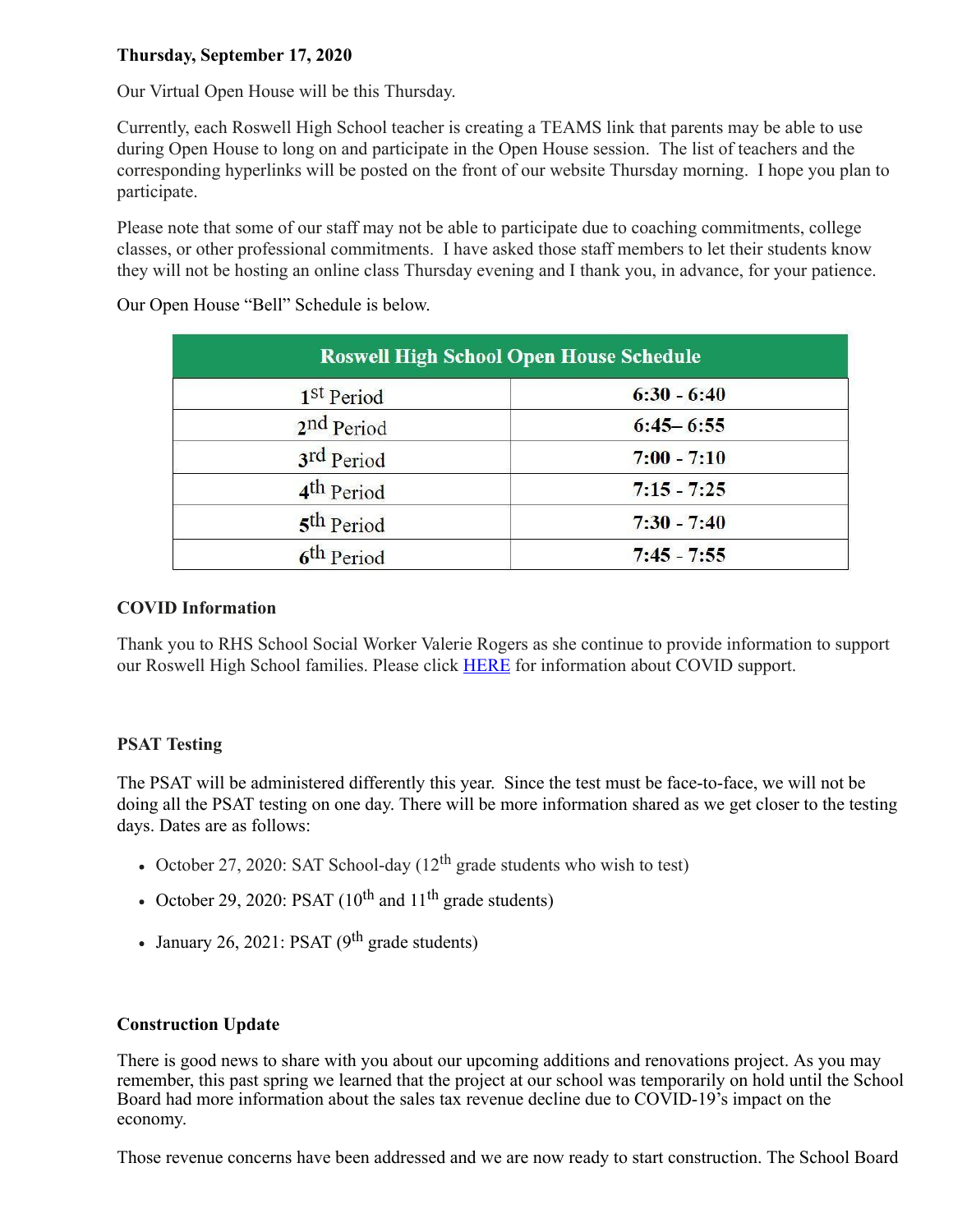has awarded a construction contract to Cooper & Company General Contractors, Inc. and work will begin this fall. Construction for the building additions is expected to start in November 2020 while the renovations will begin in the spring of 2021. The entire project is anticipated to be finished by July 2021 and includes a new Black Box Theater addition, a new Physical Education/JROTC addition, a new CTAE Construction addition, and a new Fine Arts classroom extension, as well as renovations to the video broadcasting lab and cosmetology lab. This project also includes demolition and replacement of the existing tennis courts. The tennis court work will be done first and has a separate completion date of December 31, 2020. You can view more information about the project at this [link.](https://www.fultonschools.org/cms/lib/GA50000114/Centricity/Domain/334/FINAL%20Graphic-Roswell%20HS-Community%20Info.pdf)

Most of the more extensive renovations, as well as improvements to the auditorium, bathrooms, science labs, gymnasium, and roof were completed in a separate project in 2019. In 2018, we also replaced the synthetic athletic field turf and track.

These upcoming addition and renovation project will enhance the comfort and safety of our students and staff by making these physical improvements throughout our campus. Our renovation project is part of the school system's Capital Plan 2022, which is funded by the one-penny education sales tax, SPLOST (Special Purpose Local Option Sales Tax).

#### **National Merit Semifinalists**

Roswell High School is proud to have two students who have qualified as semifinalists for the National Merit Scholarship program. Based on their PSAT scores from last year, *Tai Crisco and Sean Robertson* have a chance to qualify as National Merit finalists. Good luck!

#### **Project 9/11 Tribute**

Thank you to KEY Club sponsor Sheila Ross, Lee Hills, other parents, and all of the seniors who came out to help set up and breakdown our annual tribute to the 2,977 people who lost their lives in the attacks on our country on September 11, 2001. The display also made the local news, which you can view by clicking [HERE](https://nam03.safelinks.protection.outlook.com/?url=https%3A%2F%2Fwww.streamslist.com%2FPlayer%3FClipId%3D%2CS%2C202009%2C7276D6B6-F3EB-4FBD-B417-F323132C3B4A%26ReqServer%3DNDS5%255CNDS5%26QueryName%3DFulton%2520County%2520Schools%26Offset%3D871%26rai%3D91629e00-4f88-11d7-80a6-00b0d020616e%26ran%3DMetroMonitor%26roi%3D91629e00-4f88-11d7-80a6-00b0d020616e%26ron%3DMetroMonitor%26run%3D%26rut%3D0%26E%3D12gY274Y(77X2WIY2i4Yr74q(74c(i%26Time%3D12gf(74f(74f2VvYiV4lb74f(74f2Vvq(2%26Related%3DPV_12%26pbp%3DY&data=02%7C01%7Cbrownd12%40fultonschools.org%7C8bfeaac1993141b5616208d85990c92b%7C0cdcb19881694b70ba9fda7e3ba700c2%7C1%7C0%7C637357825810391366&sdata=G0w5hK1SqCMiSBZ6Gj9443l9M7B2Kfv3ux4pawBrf1k%3D&reserved=0)

#### **PTSA**

Please do not forget to join PTSA! Click [HERE](https://nam03.safelinks.protection.outlook.com/?url=https%3A%2F%2Froswellhsptsa.new.memberhub.store%2Fstore&data=02%7C01%7Cbrownd12%40fultonschools.org%7C8bfeaac1993141b5616208d85990c92b%7C0cdcb19881694b70ba9fda7e3ba700c2%7C1%7C0%7C637357825810391366&sdata=iaDtlSONlF0q41fe9Abx9%2FUCOCowA6ehnDViTV0F79E%3D&reserved=0) for more information.

#### **Athletics**

As you can tell from the chart below, Roswell fall sports are getting ready to start competing.

If you choose to attend an event at RHS, please note the following:

- Masks are required for all attendees.
- All attendees will be temperature checked and be required to answer some COVID health questions before being admitted.
- Paper tickets are no longer being sold for any events. Tickets for all events will be sold through *GoFan*. Please click [HERE](https://nam03.safelinks.protection.outlook.com/?url=https%3A%2F%2Fgofan.co%2Fapp%2Fschool%2FGA5282&data=02%7C01%7Cbrownd12%40fultonschools.org%7C8bfeaac1993141b5616208d85990c92b%7C0cdcb19881694b70ba9fda7e3ba700c2%7C1%7C0%7C637357825810391366&sdata=EyJROSVbpc5%2BqkoRYGSEAcFTdD9U1ZuO%2B7DJBESwJpo%3D&reserved=0) for more information.
- Attendance for all events, including football, has been limited to comply with District and GHSA social distancing requirements. Tickets are not available at the gates for any events.
- Loitering in the parking lot and tailgating at any Roswell sporting event is not allowed at this time.
- Roswell High School still has a "Clear Bag Policy" for visitors to our sporting events.
- The game will be broadcast on the NFHS network. Click **[HERE](https://nam03.safelinks.protection.outlook.com/?url=https%3A%2F%2Froswellathletics.org%2F2020%2F09%2F15%2Fgow-fan-viewing-score-options%2F&data=02%7C01%7Cbrownd12%40fultonschools.org%7C8bfeaac1993141b5616208d85990c92b%7C0cdcb19881694b70ba9fda7e3ba700c2%7C1%7C0%7C637357825810401363&sdata=EiylmnykdByv0wPr9ajmIDZhOp8tkw28hc52QlQn99I%3D&reserved=0)** for more information.